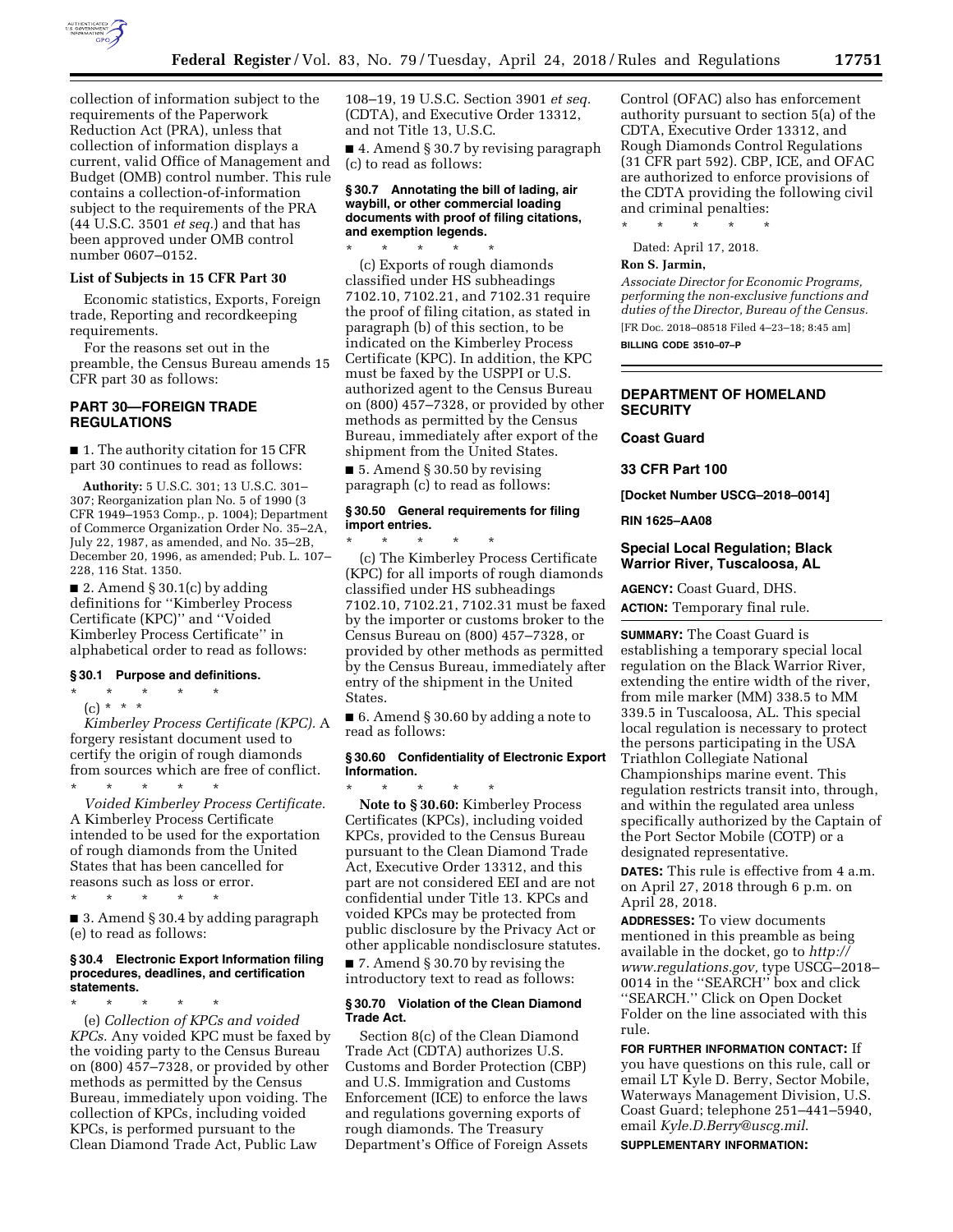## **I. Table of Abbreviations**

CFR Code of Federal Regulations COTP Captain of the Port Sector Mobile DHS Department of Homeland Security FR Federal Register MM Mile marker NPRM Notice of proposed rulemaking PATCOM Patrol Commander § Section U.S.C. United States Code

## **II. Background Information and Regulatory History**

On November 31, 2017, the sponsor for the USA Triathlon Collegiate National Championships marine event submitted an application for a marine event permit for the event from 4 a.m. on April 27, 2018 through 6 p.m. on April 28, 2018. In response, on March 2, 2018, the Coast Guard published a notice of proposed rulemaking (NPRM) titled Special Local Regulation; Black Warrior River, Tuscaloosa, AL (83 FR 8955). There we stated why we issued the NPRM, and invited comments on our proposed regulatory action related to this triathlon event. During the comment period that ended April 2, 2018, we received one comment.

Under 5 U.S.C. 553(d)(3), the Coast Guard finds that good cause exists for making this rule effective less than 30 days after publication in the **Federal Register** because it is impracticable and contrary to the public interest. Delaying the effective date of this rule would delay the safety measures necessary to respond to potential safety hazards associated with this triathlon event. Immediate action is needed to protect participants, spectators, and other persons and vessels during the triathlon event.

#### **III. Legal Authority and Need for Rule**

The Coast Guard is issuing this rule under authority in 33 U.S.C. 1233. The Captain of the Port Sector Mobile (COTP) has determined that potential hazards associated with the triathlon event on April 27, 2018 and April 28, 2018 will be a safety concern for anyone within the area of the Black Warrior River between mile markers (MMs) 338.5 and 339.5. The purpose of this rule is to protect participants, spectators, and other persons and vessels before, during, and after the Triathlon event.

## **IV. Discussion of the Rule**

As noted above, we received one comment on our NPRM published March 2, 2018. The comment received was unrelated to the subject matter of this rulemaking. However, the regulatory text has been changed from the proposed rule in the NPRM to

include specific times for daily enforcement during the effective period.

This rule establishes a special local regulation on April 27, 2018 and April 28, 2018, which will be enforced between the hours of 4 a.m. and 6 p.m. daily. The regulated area will cover all navigable waters of the Black Warrior River between MMs 338.5 and 339.5, extending the entire width of the navigable channel. The duration of the regulation is intended to protect participants, spectators, and other persons and vessels before, during, and after the triathlon event. No vessel or person will be permitted to enter, transit within or through, or exit the regulated area without obtaining permission from the COTP or a designated representative. A designated representative may be a Patrol Commander (PATCOM). The PATCOM may be aboard either a Coast Guard or Coast Guard Auxiliary vessel. The Patrol Commander may be contacted on Channel 16 VHF–FM (156.8 MHz) by the call sign ''PATCOM''.

All persons and vessels not registered with the sponsor as participants or official patrol vessels are considered spectators. The ''official patrol vessels'' consist of any Coast Guard, state, or local law enforcement and sponsor provided vessels assigned or approved by the Captain of the Port (COTP) Mobile to patrol the regulated area.

Spectator vessels desiring to enter, transit through or within, or exit the regulated area may do so only with permission from the Patrol Commander, and when permitted, must operate at a minimum safe navigation speed in a manner which will not endanger participants in the regulated area or any other vessels. No spectator vessel shall anchor, block, loiter, or impede the through transit of participants or official patrol vessels in the regulated area during the effective dates and times, unless cleared for entry by or through an official patrol vessel. Any spectator vessel may anchor outside the regulated area, but may not anchor in, block, or loiter in a navigable channel. Spectator vessels may be moored to a waterfront facility within the regulated area in such a way that they shall not interfere with the progress of the event. Such mooring must be complete at least 30 minutes prior to the establishment of the regulated area and remain moored through the duration of the event.

The COTP or a designated representative may forbid and control the movement of all vessels in the regulated area. When hailed or signaled by an official patrol vessel, a vessel shall come to an immediate stop and comply with the directions given. Failure to do

so may result in expulsion from the area, citation for failure to comply, or both.

The COTP or a designated representative may terminate the event or the operation of any vessel at any time it is deemed necessary for the protection of life or property. The COTP or a designated representative would terminate enforcement of the special local regulations at the conclusion of the event.

# **V. Regulatory Analyses**

We developed this rule after considering numerous statutes and Executive orders related to rulemaking. Below we summarize our analyses based on a number of these statutes and Executive orders, and we discuss First Amendment rights of protestors.

# *A. Regulatory Planning and Review*

Executive Orders 12866 and 13563 direct agencies to assess the costs and benefits of available regulatory alternatives and, if regulation is necessary, to select regulatory approaches that maximize net benefits. Executive Order 13563 emphasizes the importance of quantifying both costs and benefits, of reducing costs, of harmonizing rules, and of promoting flexibility. This rule has not been designated a ''significant regulatory action,'' under Executive Order 12866. Accordingly, it has not been reviewed by the Office of Management and Budget.

This regulatory action determination is based on the size, location, duration, and time-of-year of the regulation. The special local regulation will take place on a one-mile stretch of navigable waterway, during a short duration of eleven hours on two days on the Black Warrior River from mile marker 338.5 to 339.5 on April 27, 2018 and April 28, 2018. Moreover, the Coast Guard will issue Broadcast Notices to Mariners (BNMs) via VHF–FM marine channel 16 about the regulation so that waterway users may plan accordingly for transits during this restriction. The rule also allows vessels to seek permission from the COTP or a designated representative to enter the regulated area.

#### *B. Impact on Small Entities*

The Regulatory Flexibility Act of 1980, 5 U.S.C. 601–612, as amended, requires Federal agencies to consider the potential impact of regulations on small entities during rulemaking. The term ''small entities'' comprises small businesses, not-for-profit organizations that are independently owned and operated and are not dominant in their fields, and governmental jurisdictions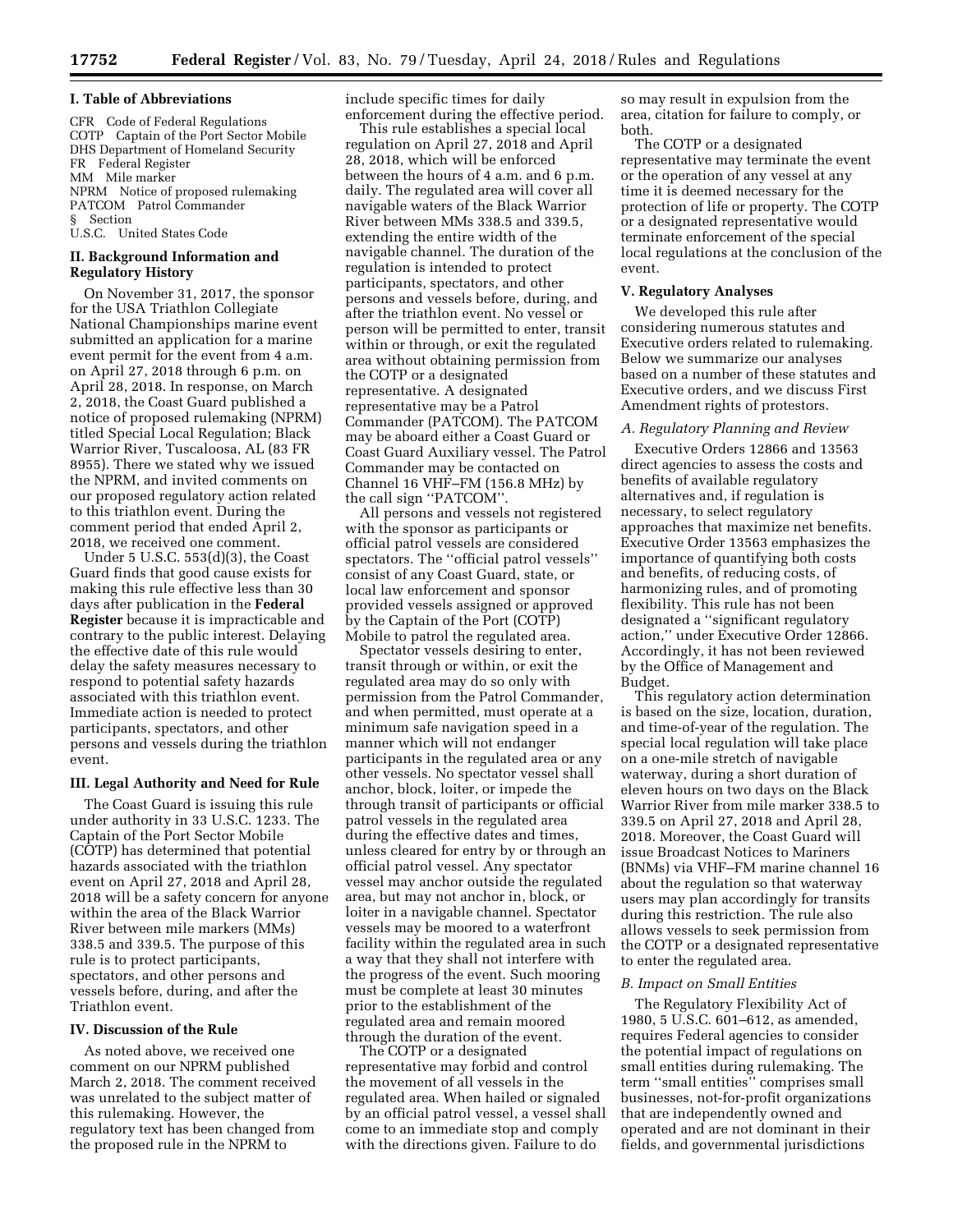with populations of less than 50,000. The Coast Guard received no comments from the Small Business Administration on this rulemaking. The Coast Guard certifies under  $5 \overline{U}$ .S.C. 605(b) that this rule will not have a significant economic impact on a substantial number of small entities.

While some owners or operators of vessels intending to transit the regulated area may be small entities, for the reasons stated in section V.A above, this rule will not have a significant economic impact on any vessel owner or operator.

Under section 213(a) of the Small Business Regulatory Enforcement Fairness Act of 1996 (Pub. L. 104–121), we want to assist small entities in understanding this rule. If the rule would affect your small business, organization, or governmental jurisdiction and you have questions concerning its provisions or options for compliance, please contact the person listed in the **FOR FURTHER INFORMATION CONTACT** section.

Small businesses may send comments on the actions of Federal employees who enforce, or otherwise determine compliance with, Federal regulations to the Small Business and Agriculture Regulatory Enforcement Ombudsman and the Regional Small Business Regulatory Fairness Boards. The Ombudsman evaluates these actions annually and rates each agency's responsiveness to small business. If you wish to comment on actions by employees of the Coast Guard, call 1– 888–REG–FAIR (1–888–734–3247). The Coast Guard will not retaliate against small entities that question or complain about this rule or any policy or action of the Coast Guard.

#### *C. Collection of Information*

This rule will not call for a new collection of information under the Paperwork Reduction Act of 1995 (44 U.S.C. 3501–3520).

# *D. Federalism and Indian Tribal Governments*

A rule has implications for federalism under Executive Order 13132, Federalism, if it has a substantial direct effect on the States, on the relationship between the national government and the States, or on the distribution of power and responsibilities among the various levels of government. We have analyzed this rule under that Order and have determined that it is consistent with the fundamental federalism principles and preemption requirements described in Executive Order 13132.

Also, this rule does not have tribal implications under Executive Order

13175, Consultation and Coordination with Indian Tribal Governments, because it does not have a substantial direct effect on one or more Indian tribes, on the relationship between the Federal Government and Indian tribes, or on the distribution of power and responsibilities between the Federal Government and Indian tribes. If you believe this rule has implications for federalism or Indian tribes, please contact the person listed in the **FOR FURTHER INFORMATION CONTACT** section above.

# *E. Unfunded Mandates Reform Act*

The Unfunded Mandates Reform Act of 1995 (2 U.S.C. 1531–1538) requires Federal agencies to assess the effects of their discretionary regulatory actions. In particular, the Act addresses actions that may result in the expenditure by a State, local, or tribal government, in the aggregate, or by the private sector of \$100,000,000 (adjusted for inflation) or more in any one year. Though this rule will not result in such an expenditure, we do discuss the effects of this rule elsewhere in this preamble.

## *F. Environment*

We have analyzed this rule under Department of Homeland Security Directive 023–01 and Commandant Instruction M16475.1D, which guide the Coast Guard in complying with the National Environmental Policy Act of 1969 (42 U.S.C. 4321–4370f), and have determined that this action is one of a category of actions that do not individually or cumulatively have a significant effect on the human environment. This rule involves a special local regulation on the Black Warrior River, extending the entire width of the river, from MM 338.5 to MM 339.5. It is categorically excluded from further review under paragraph L61 of Appendix A, Table 1 of DHS Instruction Manual 023–01–001–01, Rev. 01. A Record of Environmental Consideration (REC) supporting this determination is available in the docket where indicated under **ADDRESSES**.

### *G. Protest Activities*

The Coast Guard respects the First Amendment rights of protesters. Protesters are asked to contact the person listed in the **FOR FURTHER INFORMATION CONTACT** section to coordinate protest activities so that your message can be received without jeopardizing the safety or security of people, places or vessels.

## **List of Subjects in 33 CFR Part 100**

Marine safety, Navigation (water), Reporting and recordkeeping requirements, Waterways.

For the reasons discussed in the preamble, the Coast Guard amends 33 CFR part 100 as follows:

# **PART 100—SAFETY OF LIFE ON NAVIGABLE WATERS**

■ 1. The authority citation for part 100 continues to read as follows:

**Authority:** 33 U.S.C. 1233; 33 CFR 1.05–1. ■ 2. Add § 100.35T08-0014 to read as follows:

### **§ 100.35T08–0014 Special Local Regulation; Black Warrior River, Tuscaloosa, AL.**

(a) *Regulated area.* All navigable waters of the Black Warrior River between mile markers 338.5 and 339.5 in Tuscaloosa, AL.

(b) *Effective period.* This section is effective from 4 a.m. on April 27, 2018 through 6 p.m. on April 28, 2018.

(c) *Enforcement periods.* This section will be enforced from 4 a.m. through 6 p.m. daily from April 27, 2018 through April 28, 2018.

(d) *Special local regulations.* (1) In accordance with the general regulations in § 100.801, entry into, transit within or through, or exit from this area is prohibited unless authorized by the Captain of the Port Sector Mobile (COTP) or a designated representative. A designated representative may be a Patrol Commander (PATCOM). The PATCOM may be aboard either a Coast Guard or Coast Guard Auxiliary vessel. The Patrol Commander may be contacted on Channel 16 VHF–FM (156.8 MHz) by the call sign ''PATCOM''.

(2) All persons and vessels not registered with the sponsor as participants or official patrol vessels are considered spectators. The ''official patrol vessels'' consist of any Coast Guard, state, or local law enforcement and sponsor provided vessels assigned or approved by the Captain of the Port (COTP) Mobile to patrol the regulated area.

(3) Spectator vessels desiring to transit the regulated area may do so only with prior approval of the Patrol Commander and when so directed by that officer will be operated at a minimum safe navigation speed in a manner which will not endanger participants in the regulated area or any other vessels.

(4) No spectator vessel shall anchor, block, loiter, or impede the through transit of participants or official patrol